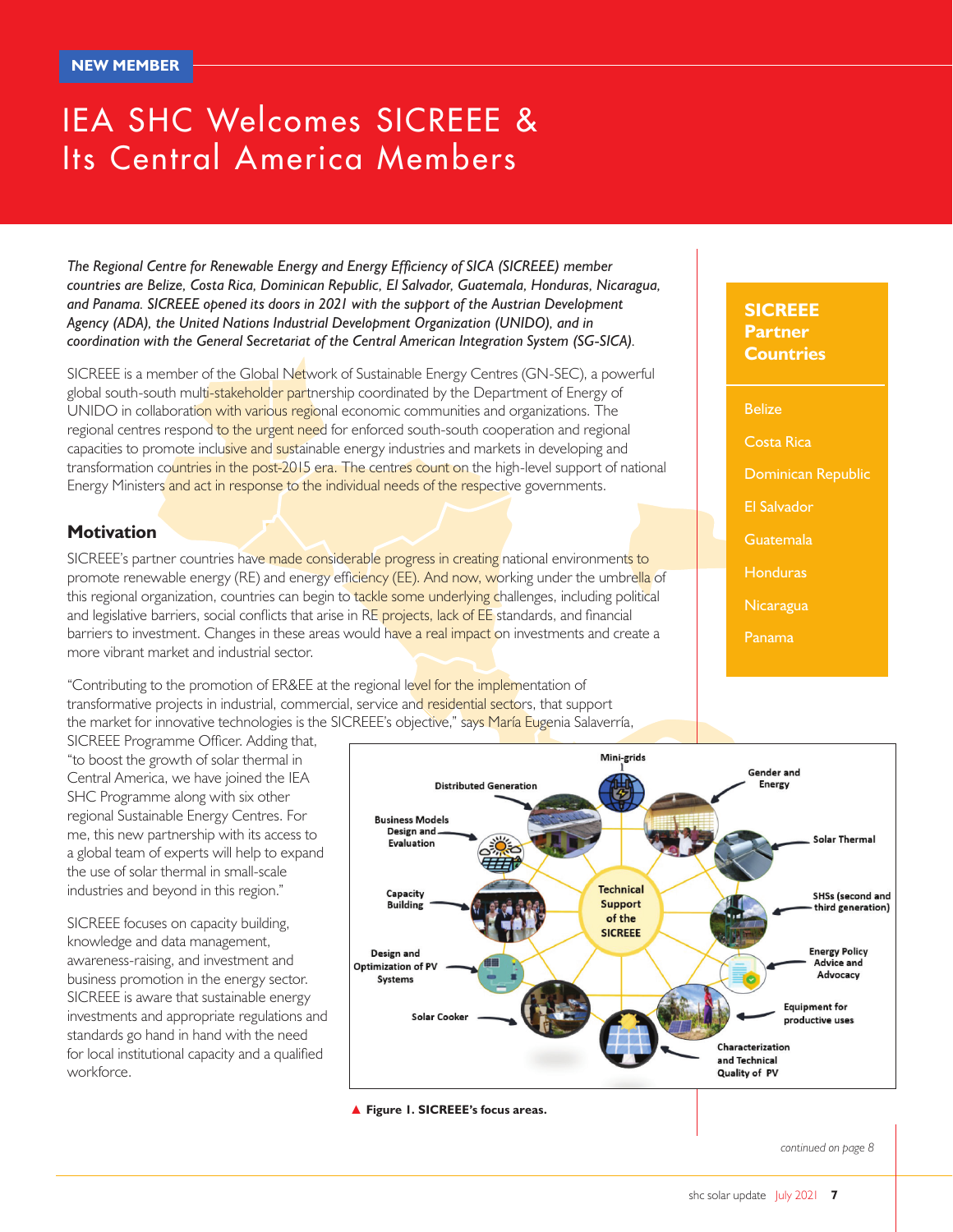#### **New Member SICREEE** *from page 7*

The governments of the SICA countries have established innovative energy policies to promote renewable energy, a culture of energy efficiency, and the reduction of  $\mathsf{CO}_2$  emissions in the energy sector. As part of these policies, investment in renewable energy projects for electricity generation is being promoted, as well as distributed generation, especially with solar technologies. Other solar activities in the SICA region are solar thermal projects to improve small rural industrial processes.

SICREEE's priority activities include solar energy because of the tremendous solar potential in SICA countries and its expertise in implementing solar technologies in urban and rural areas. Among the knowledge areas of the SICREEE are business models design and evaluation, energy policy advice and advocacy, capacity building, gender and energy, as well as characterization and technical quality of photovoltaic (PV) technology, mini-grids and Solar Home Systems (SHSs) of Second and Third Generation, distributed generation, and solar thermal technical issues (see Figure 1).

# **A Snapshot of Solar in SICA Countries**

Located in an area privileged by solar irradiation, SICA countries have great potential for using solar energy. With a global irradiation of 4.6 to 6.2 KWh/m<sup>2</sup> /daily, the countries can generate electricity as well as use it for thermal uses as space heating, air conditioning, hot water, industrial process heat, drying, and so on (as shown in Figure 2).

The use of solar energy in the region supports countries to reduce their carbon emissions and, at the same time, empowers vulnerable communities, mainly in remote areas, facilitating their access to electricity.

According to data provided by the Ministries of Energy, solar energy use in SICA countries is significantly increasing; in just six years, the installed

capacity grew from 50 MWp in 2014 to 1,575 MWp in 2020. The detailed situation of some SICA countries is highlighted below.

Guatemala has installed 91.5 MWp of PV capacity, of which 80 MWp corresponds to large-scale systems and 11.5 MWp for distributed generation. The largest solar plants in the country are Horus I and Horus II, with 50 MWp and 30 MWp.

The country has also increased household solar energy use, both as distributed generation for self-consumption and energy access. In addition, small and medium businesses and industries are exploring different alternatives to generate electricity with PV systems to take advantage of the Technical Standard for self-producing users approved by the government. (CNEE, 2014, Norma Técnica de Generación Distribuida Renovable y Usuarios Autoproductores con Excedentes de Energía).





▲ **Figure 2. Long-term average**  of daily/yearly sun. (Source Solar GIS/ESMAP/World Bank)



▲ **Figure 3. SIBO Solar Power Plant in Guatemala.** (Source: MEM, Guatemala)

*continued on page 9*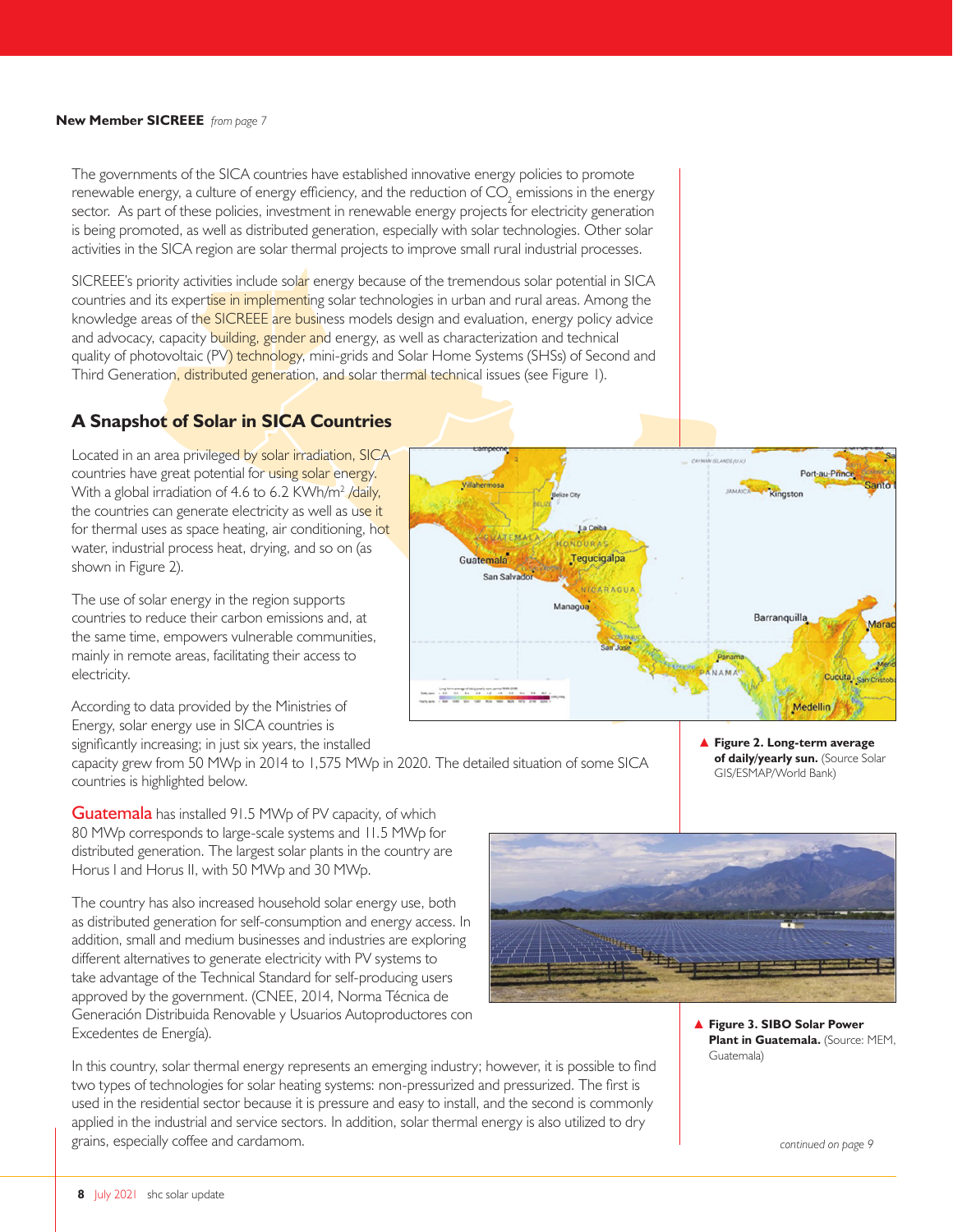**Belize** National Sustainable Energy Strategy 2012-2033 proposes to reduce the country's dependence on imported fuels. It promotes the deployment of solar technology for electricity generation in rural and urban areas and has the goal of shifting 50% of rural households using firewood to biogas, plant oil, and solar cookers. Notwithstanding, the country currently lacks a regulatory framework for this issue. Belize has the least development of solar energy but has installed a 435 kWp PV system connected to the grid at the University of Belize.

Costa Rica has a regulatory framework for electricity self-consumption (MINAE, 2015, Reglamento generación distribuida para autoconsumo con fuentes renovables modelo de contratación medición neta sencilla) that regulates the interconnection and operation of distributed generators with renewable energy and compensates for the electricity surplus sent to the grid. However, the capacity that each customer installs meets the amount of energy consumed because the electricity surplus is not compensated. Most of these projects are PV installations. At the same time, the country also has a rural electrification program for communities not connected to the grid, where solar technology is the primary energy source.

There are installed 95 MWp of PV capacity: 12 MWp at large scale and 73 MWp for distributed generation connected to the country electric net. Juanilama Solar Park is the largest solar plant in the country, and its installed capacity is 6 MWp.

In the country, 41.3% of households use electric domestic hot water systems, so there is great potential for solar thermal energy. Moreover, there are available technical standards for solar thermal equipment, such as solar collectors and their components and solar sanitary water heating systems. Indeed, the regulatory framework is being prepared to allow the massification of solar thermal, especially in the residential and tourist sectors (MINAE, SEPSE and others, 2017, Hoja de Ruta Tecnológica Solar para Calentamiento y Enfriamiento).

**Dominican Republic** has great potential to generate solar energy; the average global solar irradiation varies between 5.25 and 6.00 kWh/m2 /day. The Law of Incentives to Renewable Energies and Special Regimes (Comisión Nacional de Energía, 2012, Ley número 57-07 Sobre Incentivo al Desarrollo de Fuentes Renovables de Energía y sus Regímenes Especiales y el Reglamento-Decreto 202-08) creates the framework to facilitate the expansion of solar technologies. The regulation grants up to 40% of the cost of the initial investment in equipment as a single income tax credit for family homes, commercial or industrial locations that change or expand systems for self-consumption. The country has 166 MWp of installed solar capacity connected to the grid and 7.2 MWp in off-grid systems.

**El Salvador** has been promoting the entry of renewable energies through long-term power purchase agreements that allow securing long-term energy prices, guaranteeing supply and economic income for independent private generators. As a result, solar energy's share in the country's generation mix is growing, with an installed power of 403 MWp, representing 18% of the country's installed capacity.

The use of solar thermal systems in El Salvador is practically limited to hotel and hospital users, and its application is minimal in the residential sector. Moreover, there are no regulations that support and promote the development of the sector.

**Honduras** has made significant progress in terms of electricity generation with solar systems. It is the country in the region with the highest installed capacity in solar generation, 510 MWp. Honduras has implemented an attractive tax incentive policy for the solar sector that is beginning to show excellent results.



In Honduras, like many other countries, there is not a strong solar thermal ▲ **Figure 4. Solar thermal system at a dairy plant in Honduras.**  (Source: SOPELIA)

energy market. At the residential level, solar thermal energy use is infrequent and primarily used in the commercial and industrial sectors.

Nicaragua, in 2013, started to boost solar energy production with the installation of two power plants: one of 1.3 MWp and the other of 3.1 MWp. In the same year, Nicaragua started to bring electricity based on solar systems in rural areas, achieving a total capacity of 63 MWp.

Furthermore, Nicaragua has installed 338 solar thermal heaters, the second-largest solar thermal system in the world, and the only one in Latin America. This emblematic project is located at the Dr. Alejandro Davila Bolaños Military School Hospital in Managua. The project was executed with the support of the United Nations Agency for Industrial Development (UNIDO) and the National Cleaner Production Centre of Nicaragua. The installation covers